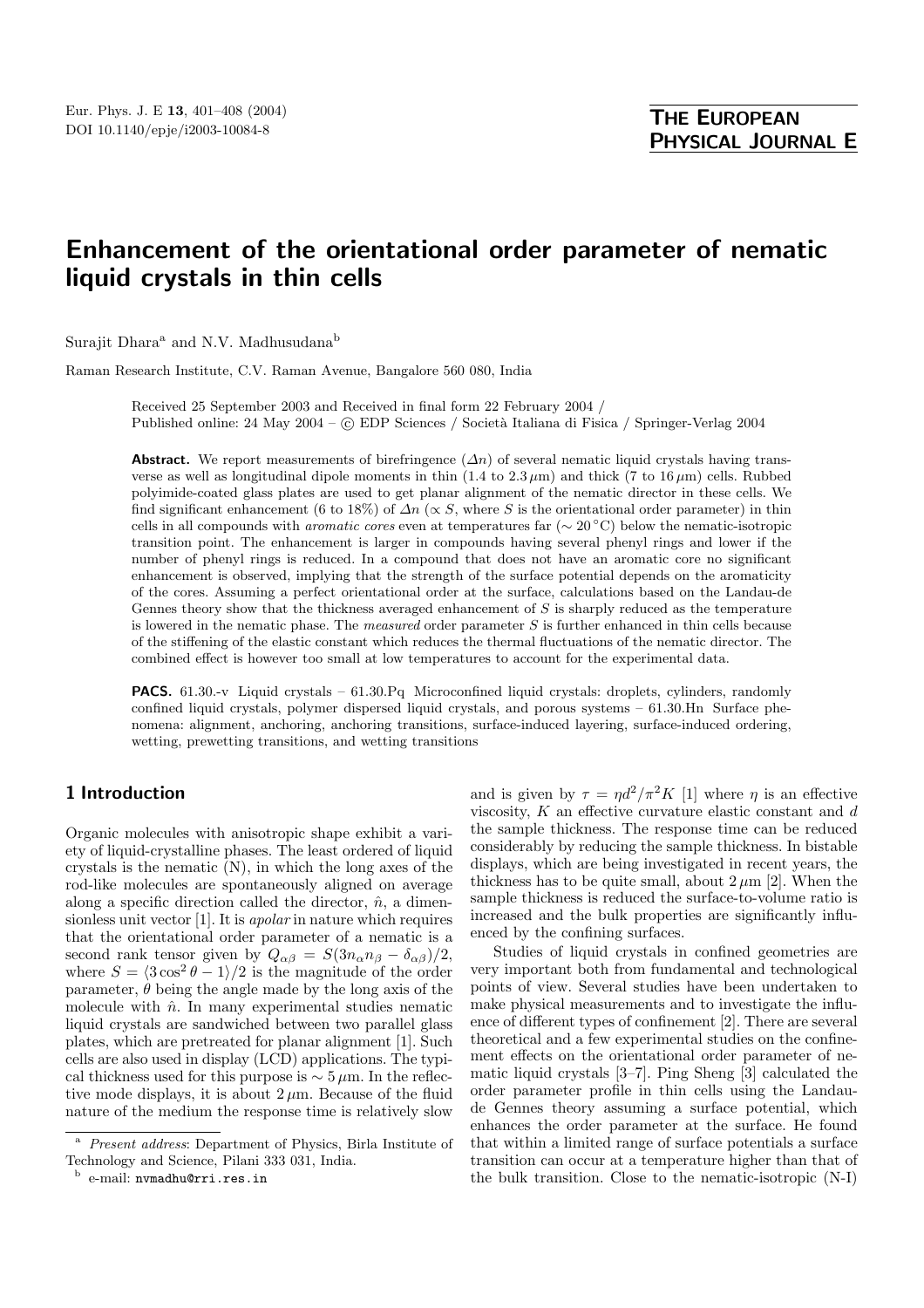transition point, the surface-induced order decays to the bulk value over a length scale, which is an order of magnitude larger than the order parameter correlation length [3,4]. In the nematic phase the order parameter at the surface of the substrate as well as in the interior of the sample increases with decreasing cell thickness. Experimentally, Miyano [5] measured the wall-induced birefringence in pentyl cyanobiphenyl (5CB) above the N-I transition temperature both in homeotropically and planar aligned samples. In the former case, the sample was viewed at an angle with respect to the optic axis. It was found that the pretransition birefringence diverges in the homeotropic cell while there is no such dependence in the planar cell. Mada et al. [6] reported the measurement of surface and bulk order parameters in the nematic as well as in the isotropic phase as functions of temperature using an interferometric method [8] in heptyl cyanobiphenyl (7CB). They used plates which were pretreated by oblique evaporation of SiO. The surface order parameter was found to be ∼ 0.15 just above  $T_{\text{NI}}$  and had finite values even at temperatures further above  $T_{\rm NI}$ . In the nematic phase the surface order parameter was found to be always 25% higher than the bulk order parameter.

Sobha *et al.* [7] reported that  $\Delta n$  is enhanced by a measurable amount in thin cells  $(1.5 \,\mu\text{m})$  compared to that in thick cells  $(25 \,\mu\text{m})$  in p-cyanophenyl p-n-heptylbezoate (CP7B). This compound is highly polar and the authors found a nematic-nematic (N-N) transition in thin cells  $(3 \mu m)$  though such a transition was not found in the bulk. Interestingly, the N-N transition in CP7B is found to shift to higher temperatures when the thickness of the cell is reduced to  $1.9 \mu m$ . They argued that the shift in the N-N transition temperature is a clear consequence of the significant enhancement of the order parameter as the cell thickness is decreased. In the bulk, the N-N transition which is a consequence of a jump in the short-range order from a monolayer to a partial bilayer structure [1, 9] is pre-empted by the crystallisation of the sample. Using the Landau-de Gennes theory they described a uniaxial nematic made of biaxial particles, which gives rise to relatively large values for the correlation length of the order parameter in a suitable parameter range [10]. The large correlation length can give rise to a significant enhancement of the order parameter in thin cells. More recently, Manjula et al. have confirmed that the N-N transition in the bulk of CP7B occurs above the ambient temperature under high pressures [11]. They also found that in a binary mixture, in which the N-N transition in the bulk occurs above the ambient temperature, the transition temperature increases as the thickness of the cell is decreased [12].

All the compounds used in the above-mentioned studies have large longitudinal dipole moments. In order to check if the enhancement of the orientational order parameter in thin cells is a general feature of nematic liquid crystals, we have made such measurements on systems with different chemical structures having both longitudinal and transverse dipole moments. In this paper we report the measurement of  $\Delta n$  of nematic liquid crystals in thin and thick cells which are pretreated with

polyimide and rubbed unidirectionally. We show that  $\Delta n$ and hence the orientational order parameter is enhanced considerably in thin cells with respect to that in thick cells in all the compounds with aromatic cores. The enhancement is higher in compounds having several phenyl rings like, 2-cyano 4-heptylphenyl-4 -pentyl-4-biphenyl carboxylate  $(S1014)$  and 4-cyanophenyl 3'-methyl 4'- $(4"$  $n$ -decylbenzoyloxy) benzoate  $(CN)$  (see Fig. 1). In trans-4-pentyl-(4-cyanophenyl)-cyclohexane (PCH5), which has only one aromatic ring, the enhancement is decreased. In 4 -butyl-4 heptyl-biclohexyl-4-carbonitrile (CCN47), which does not have any aromatic core, no significant enhancement is observed except close to  $T_{AN}$ , the nematicsmectic transition temperature. This implies that the surface potential on the molecules with aromatic cores is stronger than that on molecules without any aromatic cores. We show that the Landau-de Gennes theory can partially account for this effect if a strong surface potential is assumed which gives perfect order at the surfaces. This also leads to an increase in the elastic constant which results in a reduction in the fluctuation amplitude of the nematic director, and hence contributes to the larger measured value of the order parameter in the thinner cells. The calculated enhancement drastically decreases as the temperature is lowered, in contrast to the experimental trend.

#### **2 Experimental**

We have chosen a number of compounds with different chemical structures in which the dipole moments make different angles with the long axes of the molecules. The chemical structures and phase sequences of the compounds are shown in Figure 1. The first compound (S1014) is obtained from Merck. It is highly polar and the direction of the permanent dipole moment makes a large angle with the long axis and hence the dielectric anisotropy is negative ( $\Delta \epsilon = \epsilon_{||} - \epsilon_{\perp} < 0$ ). The nematic phase occurs over a wide temperature range and can be supercooled to room temperature. It also has a smectic-C–like short-range order (cybotactic groups) in the entire nematic range [13]. The second compound (CN) is also highly polar with a long alkyl chain. It exhibits the nematic phase at relatively high temperatures. The direction of the permanent dipole moment in this molecule is along the long axis and hence the dielectric anisotropy is positive. The third compound (BAN) is made of banana-shaped molecules and is highly biaxial. This compound does not exhibit the nematic phase. The mixture with  $50:50$  wt% of compounds CN and BAN gives rise to a uniaxial nematic with positive dielectric anisotropy. This mixture was studied to explore the effect of molecular biaxiality on the order parameter measured in thin cells. The compounds CN and BAN were synthesized in our chemistry laboratory. The fourth compound (PCH5) also obtained from Merck, is highly polar. It exhibits a nematic phase at room temperature and is widely used in display applications. The direction of the permanent dipole moment in this molecule is along the long axis and hence the dielectric anisotropy is positive. The last compound (CCN47) was obtained from Merck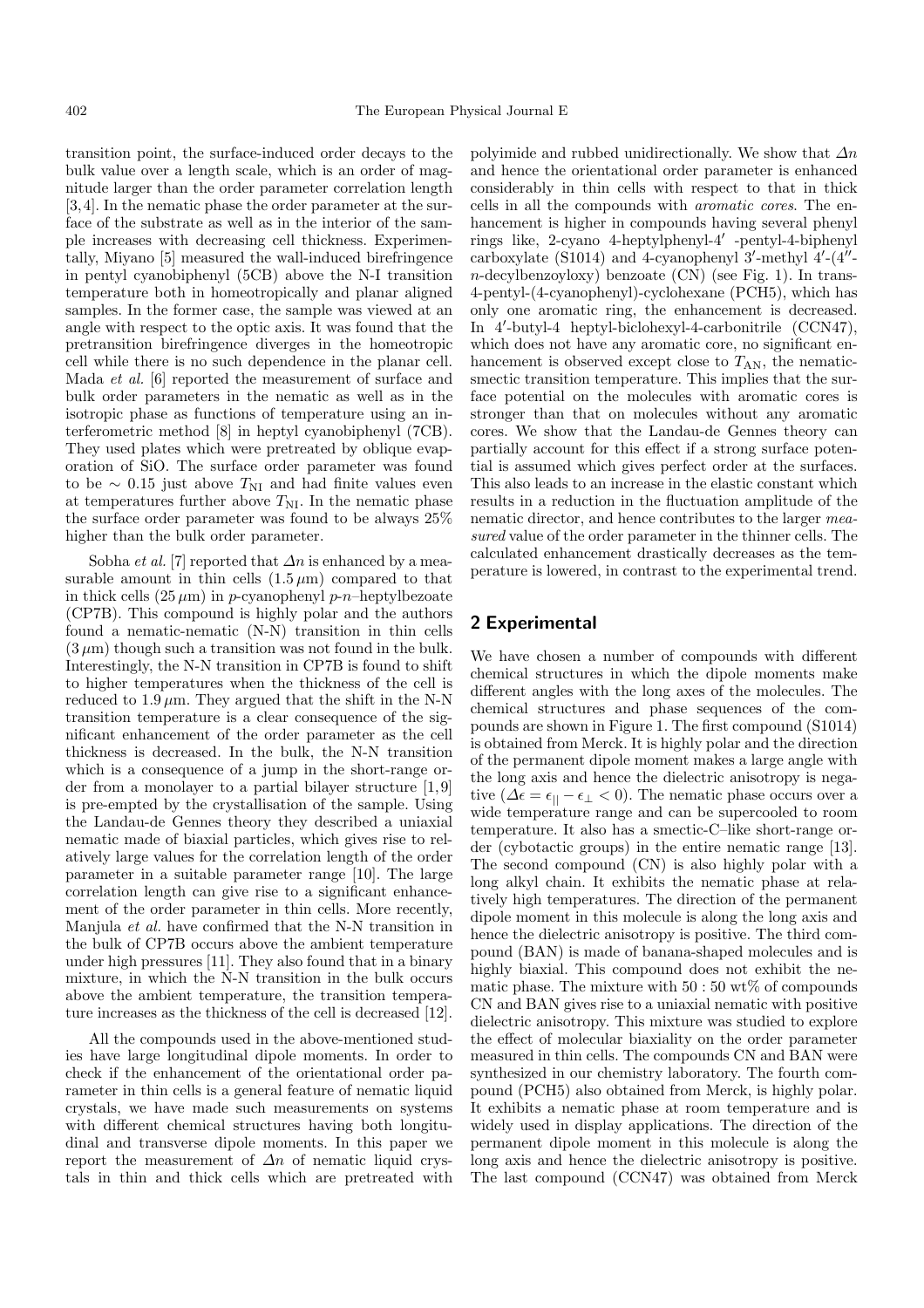

**Fig. 1.** Chemical structures, phase sequences and transition temperatures of the compounds used in thin-cell experiments. The transition temperatures are given in degree Celsius.

and is highly polar with a negative dielectric anisotropy, but does not have an aromatic core.

The cell is constructed using two ITO (indium tin oxide) coated glass plates which are treated with polyimide and cured at a temperature of  $280\degree\text{C}$  for 90 minutes. After curing, the plates are rubbed for homogeneous alignment of the nematic director. Glass beads are mixed with an epoxy glue, which is spread outside the electrode region to get the required cell thickness  $> 2 \mu$ m. However, to make cells of thicknesses  $\langle 2 \mu m \rangle$  we do not use any spacers. The glue used does not affect the liquid crystals and is usually used for making liquid-crystal displays. The thickness of the cell is measured carefully at several positions using an interferometric technique, with the help of the Ocean Optics spectrometer (model, S2000). Several cells are made at a time and those with uniform thickness (within  $\sim 1\%$ ) are selected for the experiment. To test if the cell thickness changes with temperature, we heated the empty cell up to  $150\,^{\circ}\text{C}$  and measured the thickness at several temperatures and found no noticeable change. The cell is filled with the sample in the isotropic phase by capillary action. A heating stage (INSTEC HS1) is used to control the temperature to an accuracy of  $\sim 10 \text{ mK}$ . The heater is kept on the rotating stage of a polarizing microscope (Leitz, ORTHOPLAN). A helium-neon laser beam  $(\lambda = 632.8 \text{ nm})$  is used to illuminate the sample. A tilting compensator (Leitz, 5 $\lambda$ ) is used to measure  $\Delta n$ . We could also measure  $\Delta n$  from the transmitted optical intensity. In thick cells the variation of optical intensity shows maxima and minima as a function of temperature between two crossed polarizers. However in thin cells  $(< 2 \mu m)$  the variation of optical intensity shows only one broad maximum



**Fig. 2.** Variations of  $\Delta n$  of S1014 in 1.5  $\mu$ m (open circles) and  $6.7 \,\mu\text{m}$  (open squares) thick cells as functions of temperature. The dotted line is drawn as guide to the eye. Data corresponding to the filled squares are obtained from reference [13].

and it is not possible to calibrate the intensity and hence measure  $\Delta n$  accurately. Therefore,  $\Delta n$  values in all the cells are measured by using the tilting compensator. The measurements are made while cooling the samples from the isotropic phase.

## **3 Results and discussion**

The variations of birefringence  $(\Delta n)$  of S1014 measured in two cells of thickness  $1.5 \mu m$  and  $6.7 \mu m$ , respectively, are shown as functions of temperature in Figure 2. The  $\Delta n$  values measured using the tilting compensator in the thick cell compares well with the data of reference [13] (filled squares, Fig. 2) in which  $n_e$  (extraordinary refractive index) and  $n_0$  (ordinary refractive index) have been measured separately using a goniometer.  $\Delta n$  measured in the thin cell  $(1.5 \,\mu\text{m})$  is larger at all temperatures than that in the thick cell  $(6.7 \,\mu\text{m})$  and at lower temperatures the two curves are roughly parallel (Fig. 2). It should be pointed out that S1014 has also a smectic-C–like shortrange order throughout the nematic range [13].

The variations of  $\Delta n$  of CN as functions of temperature are shown for cells of three different thicknesses, namely  $1.5 \mu m$ ,  $2.2 \mu m$  and  $14 \mu m$  in Figure 3. This compound exhibits the nematic phase at high temperatures (105.5 to 154.2 °C). Again, at a fixed temperature,  $\Delta n$ increases with decreasing cell thickness. For example, at  $T = 142 \degree C$ ,  $\Delta n$  is higher by 6% and 11%, respectively, in the  $2.2 \mu m$  and  $1.5 \mu m$  cells compared to that in the cell of thickness  $14 \mu m$ . For this compound we analyse the temperature dependence of  $\Delta n$ , which can be approximated well for nematic liquid crystals by the formula  $\Delta n = \Delta n_0 (1 - T/T_1)^{\beta}$  here  $T_1$  and  $\beta$  are adjustable parameters and  $\Delta n_0$  is the birefringence of the perfectly aligned sample [14]. Least-squares fits to the experimental data on CN with the above equation are shown for the three different cell thicknesses in Figure 3.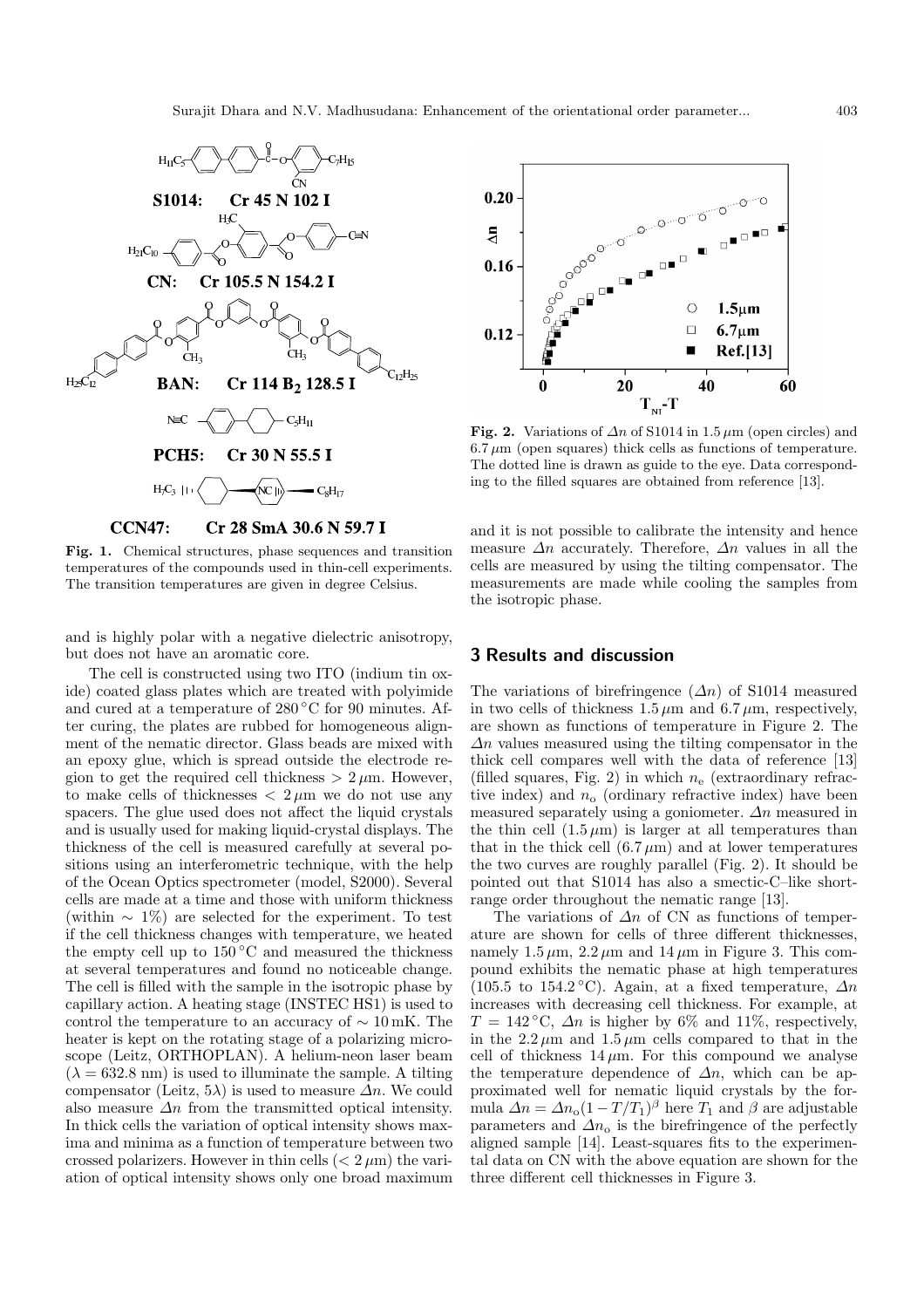

**Fig. 3.** Variations of  $\Delta n$  of CN as functions of temperature in cells of three different thicknesses:  $1.5 \mu m$  (open circles)  $2.2 \mu m$  (open triangles) and  $14 \mu m$  (open squares). The continuous lines are the theoretical fits to the functional form of  $\Delta n = \Delta n_{\rm o} (1 - T/T_1)^{\beta}$ . The relevant fit parameters are shown in the insets.



**Fig. 4.** Variations of ∆n as functions of temperature of the mixture of CN and BAN in three different cell thicknesses, namely  $1.4 \mu m$  (open circles)  $2.3 \mu m$  (open triangles),  $16 \mu m$ (open squares). Dotted lines are drawn as guides to the eye.

It is noticed that the fitted birefringence of the completely ordered sample in  $1.5 \mu m$  is slightly higher (by  $5\%$ ) than that in 2.2 and  $14 \mu m$  cells. The fit parameter  $T_1$  is higher by  $0.1°$  in the  $1.5 \mu m$  cell than that in the  $14 \mu m$ cell. This indicates that  $T_{\text{NI}}$  increases as the thickness is decreased as predicted by the Landau theory [3] and hence  $T_1$ , which is slightly above  $T_{\rm NI}$ , is also increased. However our main interest is to study the effect of confinement on the orientational order parameter and we have not carefully measured the enhancement of  $T_{\text{NI}}$  at reduced thicknesses of the samples. The value of  $\beta$  is  $0.13$  in the  $1.5\,\mu\mathrm{m}$ thin cell and increases to 0.15 in the  $14 \mu m$  thick cell. Similar values of  $\beta$  are obtained in several other nematics [1].



**Fig. 5.** Variations of  $\Delta n$  of PCH5 measured in 1.4  $\mu$ m (open circles) and  $7 \mu m$  (open squares) thick cells as functions of temperature. Dotted lines are drawn as guides to the eye.

The variations of  $\Delta n$  in the 50:50 wt% mixture of CN and BAN are shown as functions of temperature in Figure 4 for three thicknesses. Close to the transition temperature the data points are noisy because this mixture exhibits a nematic-isotropic coexistence range  $\approx 1$  °C. Therefore in this mixture  $\Delta n$  is measured while heating the sample. Again, at a fixed temperature,  $\Delta n$ increases with decreasing cell thickness. For example, at  $T_{\rm NI} - T = 12^{\circ}$ ,  $\Delta n$  is higher by 6% and 13%, respectively, in the  $2.3 \mu m$  and  $1.4 \mu m$  cells compared to that in the cell of thickness of  $16 \mu m$ .

The variations of  $\Delta n$  of PCH5 measured in two cells of thickness  $1.4 \mu m$  and  $7 \mu m$ , respectively, are shown as functions of temperature in Figure 5. The values of  $\Delta n$ of the  $7 \mu m$  thick cell agree well with those calculated from earlier measurements of  $n_e$  and  $n_o$  [15]. Close to the isotropic-to-nematic transition point  $(T_{\text{NI}} - T < 2^{\circ}) \Delta n$ measured in the two cells are comparable. At lower temperatures, there is a clear enhancement of  $\Delta n$  in the thinner cell. For example, it is 6% higher than in the thicker cell at 5<sup>°</sup> below  $T_{\rm NI}$ .

The variations of  $\Delta n$  as functions of temperature are shown for CCN47 in two different cell thicknesses, namely  $1.5 \mu m$  and  $6.7 \mu m$  in Figure 6. Interestingly, no significant enhancement is noticed between the two curves corresponding to the two thicknesses in the nematic phase down to  $T_{\text{NI}} - T \simeq 20^{\circ}$ . There is an enhancement of  $\Delta n$ in both the cells as the temperature approaches  $T_{AN}$ , due to the coupling of the orientational and translation order parameters [1]. The relative enhancement in the thinner cell increases at lower temperatures. For example, at  $T_{AN}$ in the thinner cell  $\Delta n$  is ~ 10% higher than that in the thicker cell.

We summarise the experimental results of  $\Delta n$  on all the five systems studied in Table 1 (at  $T_{\text{NI}} - T = 12^{\circ}$ ) in which the relative enhancement of  $\Delta n$  in thin cells with respect to thick cells is shown. We notice that in the first four systems  $\Delta n$  is enhanced considerably in thin cells compared to that in thick cells. It is also noticed from the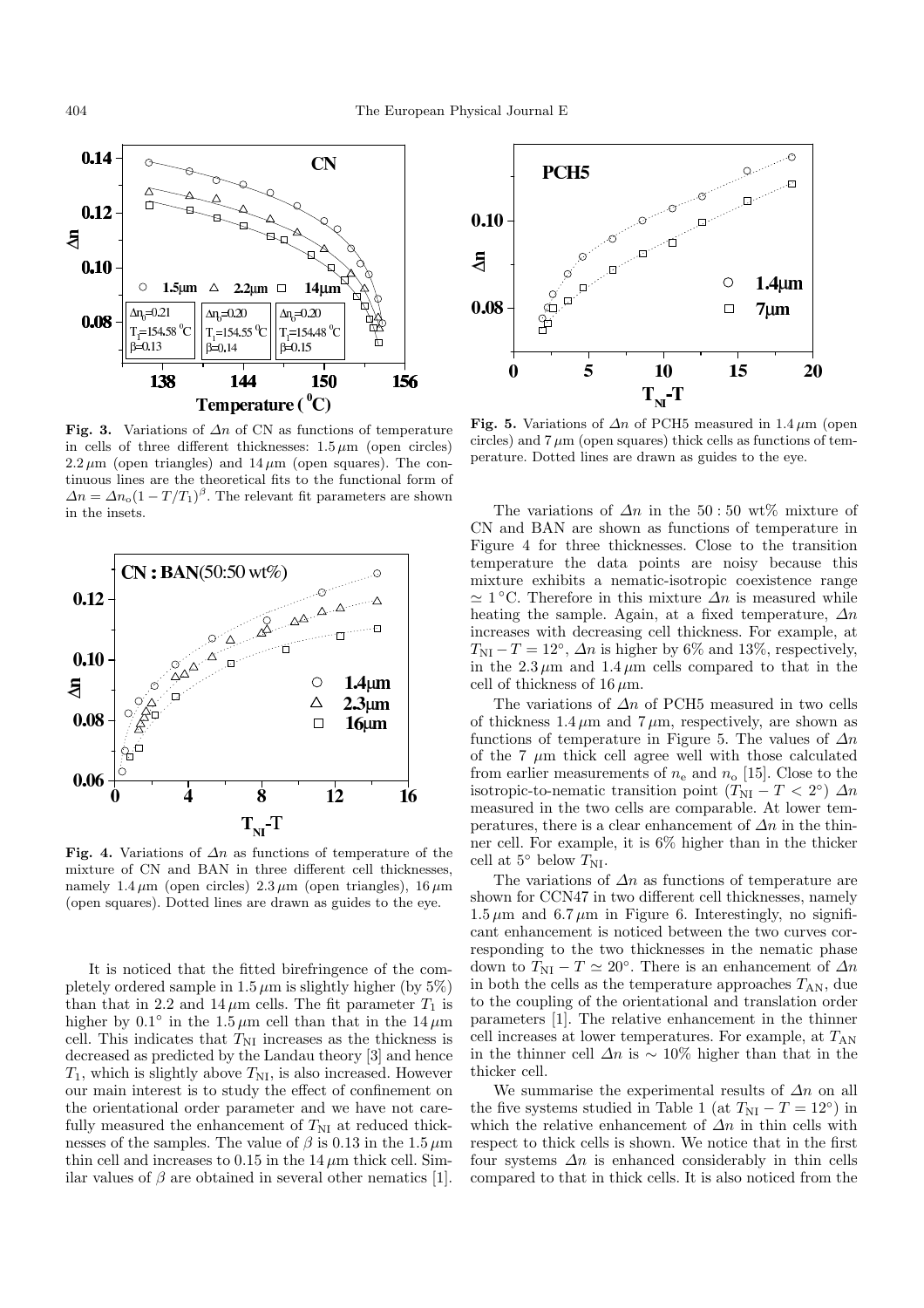| Compound |                       | Thickness of the thin     | $(T_{\text{NI}} - T)$ in $^{\circ}$ C | $\frac{\Delta n_{\text{thin}} - \Delta n_{\text{thick}}}{\Delta n_{\text{thick}}} \times 100$<br>$\Delta n_{\rm thick}$ |
|----------|-----------------------|---------------------------|---------------------------------------|-------------------------------------------------------------------------------------------------------------------------|
|          |                       | and thick cells $(\mu m)$ |                                       |                                                                                                                         |
|          | S <sub>1014</sub>     | 1.5 and 6.7               | 12                                    | $15\%$                                                                                                                  |
|          | CN                    | 1.5 and 14                | 12                                    | 11%                                                                                                                     |
|          | Mixture $(50:50)$ wt% | 1.4 and 16                | 12                                    | 13%                                                                                                                     |
|          | PCH <sub>5</sub>      | $1.4$ and $7$             | 12                                    | $6\%$                                                                                                                   |
|          | CCN47                 | $1.4$ and $7$             | 12                                    | no significant enhancement                                                                                              |

**Table 1.** Comparison of  $\Delta n$  in thin and thick cells.



**Fig. 6.** Variations of  $\Delta n$  of CCN47 in 1.5  $\mu$ m (open circles) and  $6.7 \mu m$  (open squares) cells as functions of temperature. Note that the separation between the two curves increases as  $T_{AN}$  (smectic-to-nematic transition temperature) is approached. Dotted lines are drawn as guides to the eye.

table that due to the addition of biaxial molecules in the mixture, the enhancement of  $\Delta n$  in thin cells does not change significantly from that of CN. Thus, the effect of molecular biaxiality on the orientational order parameter in thin cells may not be significant.

The orientational order parameter in thin cells in the first three systems studied is considerably larger compared to that in the thick cells irrespective of the molecular structure, temperature range and orientation of the permanent dipole moments in the molecules. In PCH5, which has only one phenyl ring, the relative enhancement is smaller than in the other compounds with more than one phenyl ring. CCN47 has no aromatic rings and also does not exhibit any significant dependence of  $\Delta n$  on the thickness except close to  $T_{AN}$ . The data on  $\Delta n$  in the thicker cells of both S1014 and PCH5 agree well with those calculated from the  $n_e$  and  $n_o$  measurements of earlier workers. This shows that in the cells used by us the nematic has a planar alignment, without any significant pretilt. To understand the enhancement of the orientational order parameter in thin cells two possibilities can be invoked: A) The suppression of the thermal fluctuations of the director in thin cells can enhance the order parameter compared to that in the thicker cells; B) The effect of a strong surface potential which increases the order parameter at the surfaces. First, we will discuss the effect of



**Fig. 7.** Schematic representation of a few allowed fluctuation modes between the two plane surfaces.

thermal fluctuations of the director on the magnitude of the scalar order parameter in thin cells.

#### **3.1 Quenching of director fluctuations in thin cells**

In the nematic phase thermal fluctuations of the director are quite strong. These fluctuations cause strong scattering of light and the nematic is turbid in appearance. In the one elastic constant approximation the mean-square fluctuation at any wave vector  $q$  is given by [1]

$$
\langle |n_{\perp}(q)|^2 \rangle = \frac{k_{\rm B}T}{V K q^2},\tag{1}
$$

where  $k_B$  is the Boltzmann constant, T the temperature,  $V$  the volume, and  $K$  the elastic constant. It is well known that under the application of an external strong field the director fluctuations are partially quenched and the order parameter is enhanced as a result [16,17]. In a recent study we have shown that the quenching of director fluctuations also significantly influences the thermodynamics of the nematic-paranematic phase transition under an external electric field [18]. In that case the fluctuation amplitude is reduced due to the external field. In thin cells the number of modes are reduced due to the finite cell thickness. The wave vector  $\vec{q}$  can be decomposed into  $q_z$ , along the z-axis and  $q_{\perp}$ , which is in the xy plane (Fig. 7). When the thickness is decreased the number of allowed modes along the z-axis is reduced. Any mode which has wavelength longer than twice the cell thickness  $d$  is not allowed, due to the confinement along the z-direction.

In principle, to calculate the r.m.s. fluctuation in real space, we have to sum over the allowed modes along the  $z$ -direction [19]. However, as the smallest gap  $d$  used in our experiment is  $> 1 \mu m$  which is much larger than the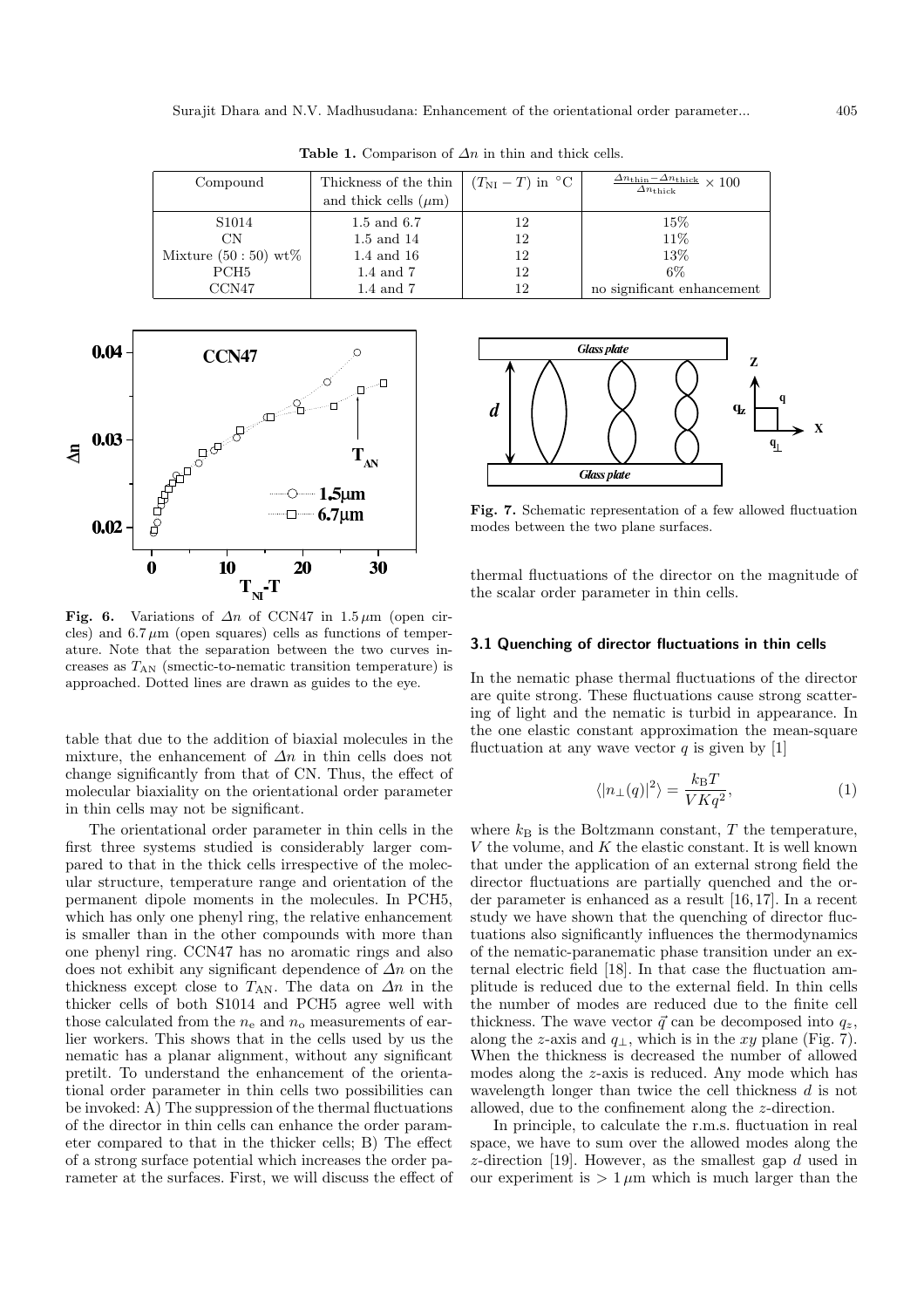intermolecular distance  $a (\approx 2 \times 10^{-7} \text{ cm})$ , we will replace the summation by an integration over the appropriate limits. In real space the mean-square fluctuation amplitude is given by

$$
\langle |n_{\perp}(r)|^2 \rangle = \frac{k_{\rm B}T}{8\pi^3 K} \int_{\pi/d}^{q_{\rm max}} \mathrm{d}q_z \int_0^{q_{\rm max}} \frac{2\pi q_{\perp} \mathrm{d}q_{\perp}}{q_{\perp}^2 + q_z^2},\qquad(2)
$$

where  $q_{\text{max}} \approx 2\pi/a$ , is the cut-off wave vector. As  $d \approx$  $1 \mu m$ ,  $q_{\text{max}}d \approx 10^3$ . We use this to simplify the above integral to get

$$
\langle |n_{\perp}(r)|^2 \rangle \approx \frac{k_{\rm B}T}{8\pi^2 K} \left[ q_{\rm max} \left( \ln 2 + \frac{\pi}{2} \right) + \frac{2\pi}{d} \left\{ \ln \left( \frac{\pi}{dq_{\rm max}} \right) - 1 \right\} \right].
$$
 (3)

It is noticed from equation (3) that the fluctuation amplitude is reduced with the reduction of the sample thickness. Using equation  $\langle n_z^2 \rangle = 1 - 2 \langle n_{\perp}^2 \rangle$ , the measured value of the order parameter can be written as  $S_{\text{meas}} =$  $S_0(3\langle n_z^2 \rangle - 1)/2$ , where  $S_0$  is the order parameter in the absence of director fluctuations as calculated, for example, in a mean-field theory. We get the order parameter in a cell of finite thickness d as  $S_{\text{meas}} = S_0(1 - 3\langle |n_{\perp}^2(r)| \rangle).$ Using equation (3) it can be written as

$$
S_{\text{meas}} = S_0 \left[ 1 - \frac{3k_{\text{B}}T}{8\pi^2 K} \left[ q_{\text{max}} \left( \ln 2 + \frac{\pi}{2} \right) + \frac{2\pi}{d} \left\{ \ln \left( \frac{\pi}{dq_{\text{max}}} \right) - 1 \right\} \right] \right].
$$
 (4)

Using  $K \simeq 5 \times 10^{-7}$  dynes,  $a \simeq 20 \text{ Å}$ , and  $T = 330 \text{ K}$ , we find that the order parameter increases by  $\sim 0.1\%$  in a  $1 \mu m$  cell compared to that in a  $10 \mu m$  cell. On the other hand, experimentally, we find in the first four compounds (see Tab. 1) that the enhancement of the order parameter in thin cells is nearly 6 to 13% compared to that in the thicker cells. As such, the enhancement of the order parameter due to the partial quenching of the director fluctuations in thin cells cannot explain our experimental result. Now we consider the effect of confinement on the order parameter of nematic liquid crystals due to the surface potential. As mentioned earlier using the Landau-de Gennes theory Ping Sheng calculated the order parameter profile in thin cells [3]. He restricted the calculation between  $T_{\text{NI}}-0.12^{\circ}$  to  $T_{\text{NI}}+0.36^{\circ}$ . We extend the calculation to a few degrees below  $T_{\rm NI}.$ 

#### **3.2 Effect of a large surface orientation potential**

We consider a nematic liquid crystal confined between two plane parallel surfaces separated by the distance d. The solid-liquid crystal interfaces are defined by  $z = 0$  and  $z = d$ , respectively. The sample is assumed to be uniform in the  $x$  and  $y$  directions (Fig. 7). The substrates are treated such that the molecules experience a uniaxial aligning potential in a particular direction. It can be

assumed that the surface potential averaged over many molecules over a small volume is given by [3]

$$
V = \langle \nu(\theta, z) \rangle = -G\delta(z) \langle P_2(\cos \theta) \rangle = -G\delta(z)S, \quad (5)
$$

where the angular brackets represent a local average. As we have experimentally found that the enhancement of the order parameter in thin cells is very substantial, we assume the surface potential is so large that there is perfect order at the surfaces, *i.e.*  $S(0) = S(d) = 1$ . Selinger et al. [20] calculated the variation of the order parameter from the surface to the bulk assuming a strong surface potential  $(V<sub>S</sub> = 10V<sub>o</sub>)$ , where  $V<sub>o</sub>$  is the Maier-Saupe orientation potential between the molecules). They found that at the surface the order parameter is saturated *i.e.*  $S(0) = 1$ . However, they did not extend the calculation to the nematic phase. Following Sheng [3], we write the Landau-de Gennes free energy density

$$
\phi = f(S) + L \left[ \frac{\mathrm{d}S}{\mathrm{d}z} \right]^2,\tag{6}
$$

where

$$
f(S) = \frac{a}{2}(T - T^*)S^2 - \frac{B}{3}S^3 + \frac{C}{4}S^4; \tag{7}
$$

 $f(S)$  is the bulk free energy density and  $a, T^*, B, C$  are material parameters. L is the bare elastic constant. The total free energy density  $\Phi$  which is the volume integral of  $\phi$  can be minimised with the help of the Euler-Langrange equation,  $\partial \phi / \partial S = \nabla \cdot [\partial \phi / \partial \nabla S]$ . The boundary conditions are:  $S = 1$  at  $z = 0, d$  and  $(dS/dz)_{z=d/2} = 0$  and  $S(d/2) = S_{\rm m}$ , where  $S_{\rm m}$  is the minimum order parameter which is obtained at the mid-plane of the sample. Using the above boundary conditions and following the procedure given by Sheng [3], it can be shown that

$$
\frac{z}{\xi_0} = \int_{S(z)}^1 \sqrt{\frac{1}{F(S) - F(S_m)}} dS,
$$
 (8)

where  $\xi_0 = \sqrt{L/aT_{\text{NI}}}$  is the bare correlation length and  $F(S) = f(S)/aT_{\text{NI}}$  and  $F(S_{\text{m}}) = f(S_{\text{m}})/aT_{\text{NI}}$ . The material parameters  $a, B, C$  for PCH5 are assumed to be  $a = 0.10 \text{ J/cm}^3 \text{ K}$ ,  $B = 1.5 \text{ J/cm}^3$ ,  $C = 3.8 \text{ J/cm}^3$ ,  $T^* = 327.2 \text{ K}$ ,  $T_{\text{NI}} = 328.5 \text{ K}$ . The first three coefficients are of the same order as in other nematics [3]. The elastic constant L, is found by using the formula [21]  $L =$  $(K_1 + K_2 + K_3)/6S^2$  where  $K_1$ ,  $K_2$  and  $K_3$  are the splay twist and bend elastic constants and taken from reference [22] for PCH5. L is estimated to be  $\simeq 3 \times 10^{-13}$  J/cm. The estimated bare correlation length  $\xi_0 \sim 10 \text{\AA}$ . Using these parameters we have numerically calculated the  $S(z)$ profile for half the cell thickness at a few temperatures in the nematic phase. The variation of the calculated  $S(z)$ at  $T_{\text{NI}} - 1^{\circ}$  is shown as a function of  $z/\xi_0$  in Figure 8. It is noticed that the order parameter decays to a value hardly different from  $S_{\rm m}$  when  $z/\xi_0 \sim 50$ . The thickness averaged order parameter in the cell is calculated using

$$
\overline{S} = \frac{1}{d} \int_0^d S(z) \mathrm{d}z \,. \tag{9}
$$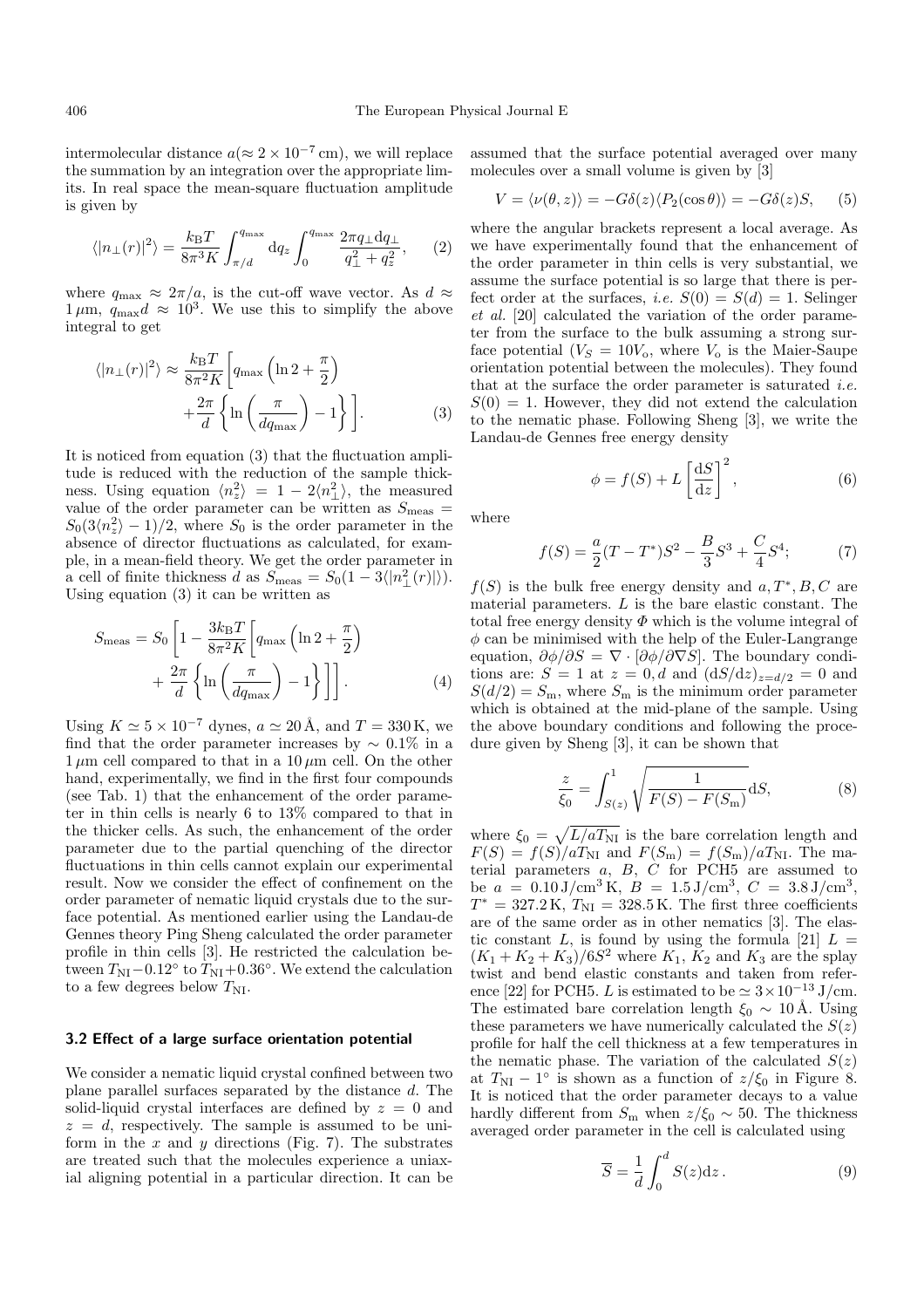**Table 2.** Comparison of calculated values of the order parameters in  $1 \mu$ m cell using different approximations and the bulk values at a few temperatures.

| Temperature               | $S_{\rm b}$      |                   | $\overline{\alpha}$<br>$\mathcal{D}1$ | $\frac{\overline{S}-S_{\rm b}}{S} \times 100$ | $\frac{S_1-S_{\rm b}}{S} \times 100$ | $S_{\rm meas}(10 \,\mu{\rm m})$ | $S_{\rm meas}(1 \,\mu{\rm m})$ | $S_{\text{meas}}(1 \,\mu\text{m}) - S_{\text{meas}}(10 \,\mu\text{m}) \times 100$<br>$S_{\rm meas}(10 \,\mu{\rm m})$ |
|---------------------------|------------------|-------------------|---------------------------------------|-----------------------------------------------|--------------------------------------|---------------------------------|--------------------------------|----------------------------------------------------------------------------------------------------------------------|
| $T_{\rm NI}-0.2^{\circ}$  | 0.297            | $0.310 \ \ 0.313$ |                                       | $4.4\%$                                       | $5.2\%$                              | 0.091                           | 0.119                          | 30%                                                                                                                  |
| $T_{\rm NI}-1^{\circ}$    | $0.373$ $ 0.383$ |                   | 0.385                                 | 2.7%                                          | 3.2%                                 | 0.209                           | 0.228                          | $9\%$                                                                                                                |
| $T_{\rm NI} - 5^{\circ}$  | 0.566            | 0.571             | 0.572                                 | $0.9\%$                                       | $1.1\%$                              | 0.460                           | 0.467                          | $1.5\%$                                                                                                              |
| $T_{\rm NI} - 10^{\circ}$ | 0.714            | $0.716$ 0.717     |                                       | $0.3\%$                                       | $0.4\%$                              | 0.631                           | 0.635                          | $0.6\%$                                                                                                              |

We can introduce an additional elastic term  $L' \left(S \frac{\partial S}{\partial z}\right)^2$  in equation (6), where L' is also an elastic constant. This term is also allowed by the symmetry of the medium. Following a procedure similar to that given above and assuming  $\overline{L} = L'$ , we find

$$
\frac{z}{\xi_0} = \int_{S(z)}^1 \sqrt{\frac{1 + S^2}{F(S) - F(S_m)}} dS.
$$
 (10)

Using the same material parameters  $a, B, C, T^*$  we calculate the variation of the order parameter  $S_1(z)$  at a few temperatures where the suffix 1 indicates that an additional elastic term is used. The  $S_1(z)$  profile, which is calculated at  $T_{\text{NI}} - 1^{\circ}$  including the  $L(S \frac{\partial S}{\partial z})^2$  term in equation (6), is shown by a dotted line in Figure 8. We notice that the overall variation of  $S_1(z)$  is similar to that of  $S(z)$ . The order parameter  $S_1(z)$  is somewhat higher upto  $z/\xi_0 \simeq 50$  than that of  $S(z)$ . We summarise the calculated values of the order parameter in the bulk  $S_{\rm b}$ , obtained from equation (7), and in the  $1 \mu m$  cell at a few temperatures in Table 2. Close to  $T_{\text{NI}}$  the enhancement is large and decreases rapidly as the temperature is lowered. This trend is expected as the perfect order at the surface has a larger effect when the bulk order parameter is lower. The bulk order parameter is increased with decreasing temperature and the effect of surface order is reduced. On the other hand, experimentally, we find that the enhancement is not significantly reduced at lower temperatures (see Tab. 1).

The enhancement of the order parameter due to the reduction of the cell thickness has two aspects as discussed above. Firstly, the number of fluctuation modes are reduced (see Sect. 3.1). This increases the order parameter by  $\sim 0.1\%$  when the thickness is decreased from 10 to 1  $\mu$ m. Secondly, with a strong surface ordering potential, the thickness averaged value of the order parameter  $\overline{S}$  in thin cells is enhanced. This increased value of  $\overline{S}$ , in turn, leads to an increase in the effective curvature elastic constant  $(K \propto S_0^2)$  which results in a reduction in the *fluctuation amplitude* (see Eq.  $(3)$ ). To estimate this effect, we simply use the average value  $\overline{S_1}$ in place of  $S_0$  in equation (4) and use  $\overline{K} = K_0(\overline{S}_1)^2$  to calculate  $S_{\text{meas}}$ . In this calculation we use  $K_0 = 2 \times 10^{-6}$ dynes and  $a = 20 \text{ Å}$ . The calculated values of  $S_{\text{meas}}$  in cells of thicknesses  $1 \mu m$  and  $10 \mu m$  at a few temperatures are also shown in Table 2.  $S_{\text{meas}}$  is less than the meanfield order parameter  $S_0$  due to the director fluctuations in both the 10 and  $1 \mu m$  cells. However, the relative enhancement of  $S_{\text{meas}}$  in a cell of thickness  $1 \mu \text{m}$  is larger



**Fig. 8.** Variations of the calculated order parameters (continuous line:  $S(z)$  and dotted line:  $S_1(z)$  as functions of  $z/\xi_0$ near one wall of the thin cell. Variations are shown only up to  $z/\xi_0 = 60$  for clarity. (1  $\mu$ m corresponds to  $z/\xi_0 = 1000$ .)

than that of  $\overline{S_1}$ . Thus, the combined effect of the surface potential and the stiffening of the elastic constant has amplified the enhancement of  $S_{\text{meas}}$  in thin cells. Close to  $T_{\text{NI}}$  the enhancement in  $S_{\text{meas}}$  is very large and again decreases sharply as the temperature is lowered. On the other hand, the experimentally measured enhancement remains high as the temperature is lowered in the nematic phase (Figs. 2–5). Thus, the large enhancement well below  $T_{\rm NI}$  is not accounted for by the model.

Our experiments show that the orientational order parameter of nematic liquid crystals in thin cells is enhanced considerably with respect to that in thick cells in all the compounds with aromatic cores. In PCH5, which has only one phenyl ring, the relative enhancement is smaller than that in compounds with more than one phenyl ring. In CCN47, which has no phenyl rings in the molecular structure, no enhancement is observed except close to  $T_{AN}$ . This implies that the surface potential on the molecules with aromatic cores on the polyimide coating is much larger than that on molecules without any aromatic cores. The Landau-de Gennes theory for the uniaxial medium partially accounts for the enhancement of the order parameter if the surface potential produces perfect order. Both the number of fluctuation modes as well as the fluctuation amplitude are reduced in thin cells. The latter effect is due to the stiffening of the elastic constant due to the enhanced order and has a larger influence on the "measured" order parameter. However, the calculated values of